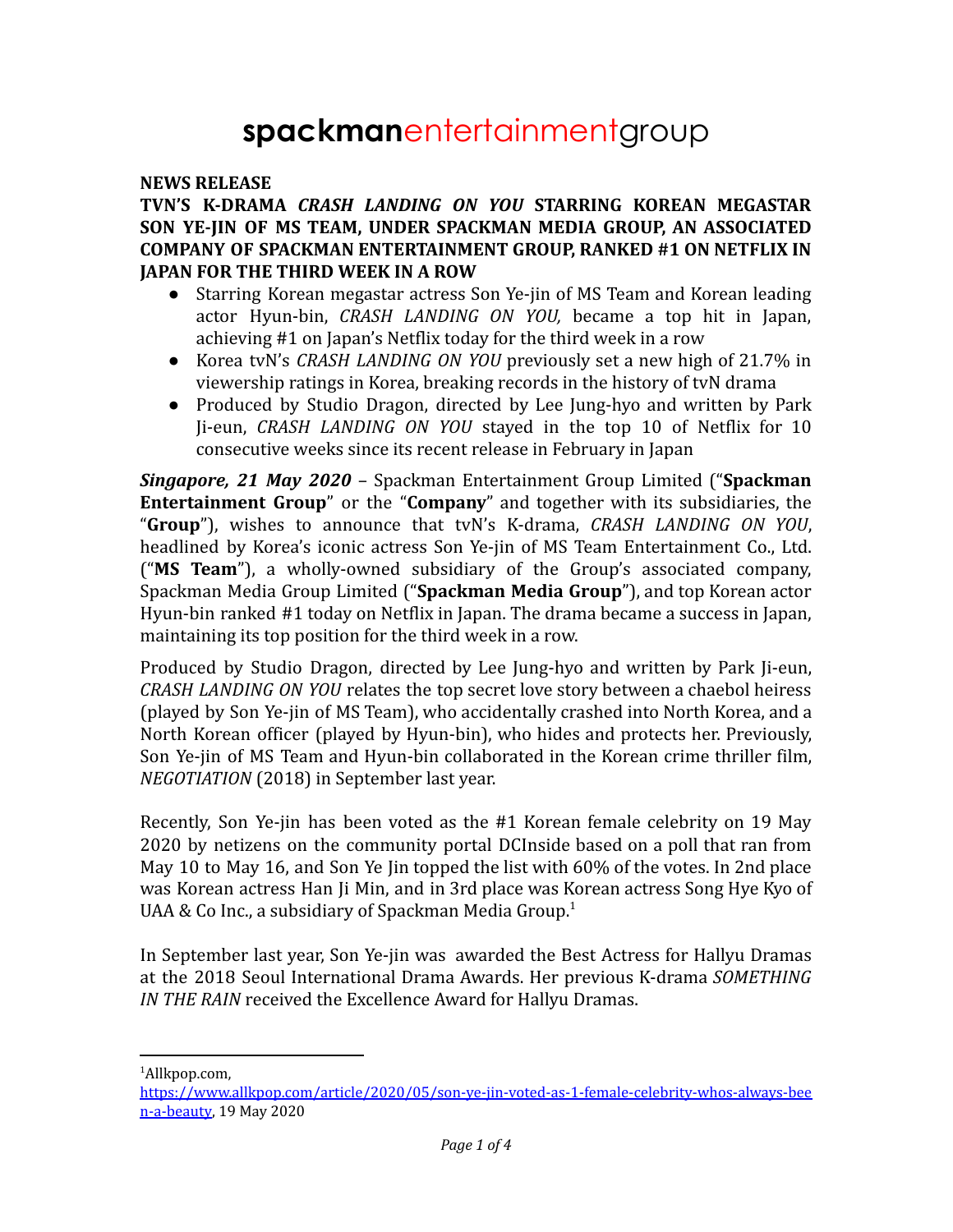Son Ye-jin was voted as the Top Female Star in the first half of 2018 in an online survey conducted by online research company, PMI, which surveyed 5,000 men and women between the age of 20 to 50 years old. In March 2018, she was ranked #1 as the top movie actor brand in Korea's brand power survey published by the Korean Business Research Institute.

- End -

## **About Spackman Entertainment Group Limited**

Spackman Entertainment Group Limited ("**SEGL**" or the "**Company**"), and together with its subsidiaries, (the "**Group**"), one of Korea's leading entertainment production groups, is primarily engaged in the independent development, production, presentation, and financing of theatrical motion pictures in Korea. In order to diversify our revenue streams, we have expanded our business portfolio to include the production of Korean television dramas. In addition to our content business, we also make investments into entertainment companies and film funds that can financially and strategically complement our existing core operations. SEGL is listed on the Catalist of the Singapore Exchange Securities Trading Limited under the ticker 40E.

SEGL's Zip Cinema Co., Ltd. ("**Zip Cinema**") is one of the most recognised film production labels in Korea and has originated and produced some of Korea's most commercially successful theatrical films, consecutively producing 10 profitable movies since 2009 representing an industry leading track record. Recent theatrical releases of Zip Cinema's motion pictures include some of Korea's highest grossing and award-winning films such as *CRAZY ROMANCE* (2019), *DEFAULT* (2018), *MASTER* (2016), *THE PRIESTS* (2015), *COLD EYES* (2013), and *ALL ABOUT MY WIFE* (2012). For more information on Zip Cinema, do visit <http://zipcine.com>

SEGL also owns Novus Mediacorp Co., Ltd. ("**Novus Mediacorp**"), an investor, presenter, and/or post-theatrical distributor for a total of 79 films (58 Korean and 21 foreign) including *ROSE OF BETRAYAL*, *THE OUTLAWS* and *SECRETLY, GREATLY*, which was one of the biggest box office hits of 2013 starring Kim Soo-hyun of *MY LOVE FROM THE STARS* fame, as well as *FRIEND 2: THE GREAT LEGACY*. In 2012, Novus Mediacorp was also the post-theatrical rights distributor of *ALL ABOUT MY WIFE*, a top-grossing romantic comedy produced by Zip Cinema. In 2018, *THE OUTLAWS*, co-presented by Novus Mediacorp broke the all-time highest Video On Demand ("**VOD**") sales records in Korea. For more information on Novus Mediacorp, do visit <http://novusmediacorp.com>

Our films are theatrically distributed and released in Korea and overseas markets, as well as for subsequent post-theatrical worldwide release in other forms of media, including cable TV, broadcast TV, IPTV, video-on-demand, and home video/DVD, etc. We release all of our motion pictures into wide-theatrical exhibition initially in Korea, and then in overseas and ancillary markets.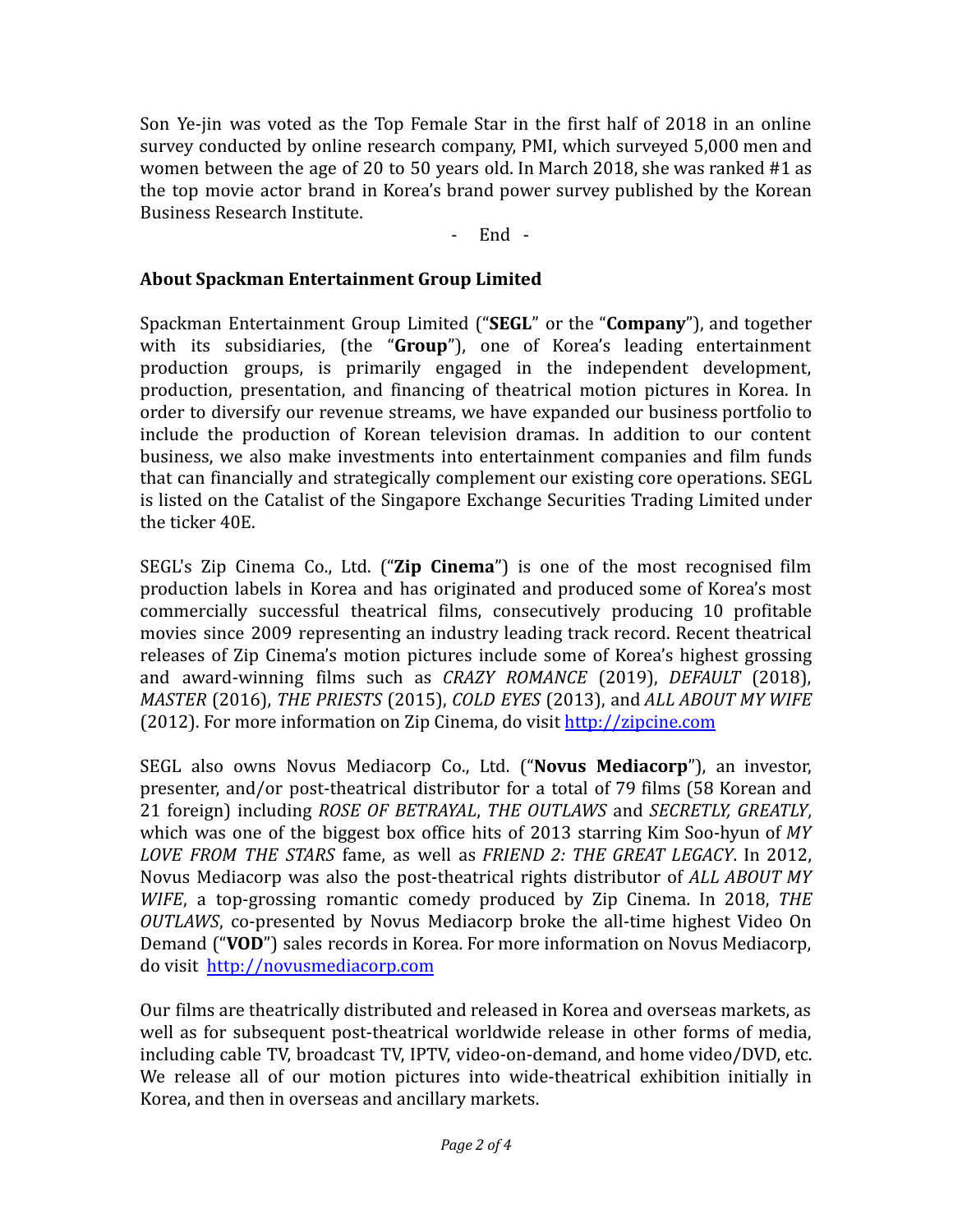We also operate a café-lounge called Upper West, in the Gangnam district of Seoul and own a professional photography studio, noon pictures Co., Ltd..

The Company holds an effective shareholding interest of 43.88% in Spackman Media Group Limited ("**SMGL**"). SMGL, a company incorporated in Hong Kong, together with its subsidiaries, is collectively one of the largest entertainment talent agencies in Korea in terms of the number of artists under management, including some of the top names in the Korean entertainment industry. SMGL operates its talent management business through renowned agencies such as MS Team Entertainment Co., Ltd., UAA & Co Inc., Fiftyone K Inc., SBD Entertainment Inc., and Kook Entertainment Co., Ltd. Through these full-service talent agencies in Korea, SMGL represents and guides the professional careers of a leading roster of award-winning actors/actresses in the practice areas of motion pictures, television, commercial endorsements, and branded entertainment. SMGL leverages its unparalleled portfolio of artists as a platform to develop, produce, finance and own the highest quality of entertainment content projects, including theatrical motion pictures, variety shows and TV dramas. This platform also creates and derives opportunities for SMGL to make strategic investments in development stage businesses that can collaborate with SMGL artists. SMGL is an associated company of the Company.

The Group owns a 100% equity interest in Frame Pictures Co., Ltd. ("**Frame Pictures**"). Frame Pictures is a leader in the movie/drama equipment leasing business in Korea. Established in 2014, Frame Pictures has worked with over 25 top directors and provided the camera and lighting equipment for some of Korea's most notable drama and movie projects including the upcoming Korean film *GIRL COPS* (2018) featuring Wi Ha-jun of SMGL and *THE GREATEST DIVORCE* (2018) starring Bae Doona of SMGL*.* In 2018, Frame Pictures has also won contracts to supply equipment to *FOUR MEN* (2019)*, ASADAL CHRONICLES* (2019)*, THE CROWNED CLOWN* (2019)*, THE BEAUTY INSIDE* (2018)*, HUNDRED MILLION STARS FROM THE SKY* (2018)*, LOVELY HORRIBLY* (2018), *THE GUEST* (2018), historical Korean movie *MALMOI*, *SUITS* (2018) featuring Park Hyung-sik of SMGL, *MISTRESS* (2018), *LIFE* (2018), *LIVE* (2018) starring Lee Kwang-soo of *RUNNING MAN*, *MY MISTER* (2018) and Netflix's first Korean original production *LOVE ALARM* (2018).

The Company owns a 100% equity interest Take Pictures Pte. Ltd. ("**Take Pictures**") which has a line-up of several films including *STONE SKIPPING* (working title)*, GUARDIAN* (working title) and the co-production with Zip Cinema for *THE PRIESTS 2.*

The Company owns a 100% equity interest in Constellation Agency Pte. Ltd. ("**Constellation Agency**"). Constellation Agency, which owns The P Factory Co., Ltd. ("**The P Factory**") and Platform Media Group Co., Ltd. ("**PMG**"), is primarily involved in the business of overseas agency for Korean artists venturing into the overseas market. The P Factory is an innovative marketing solutions provider specializing in